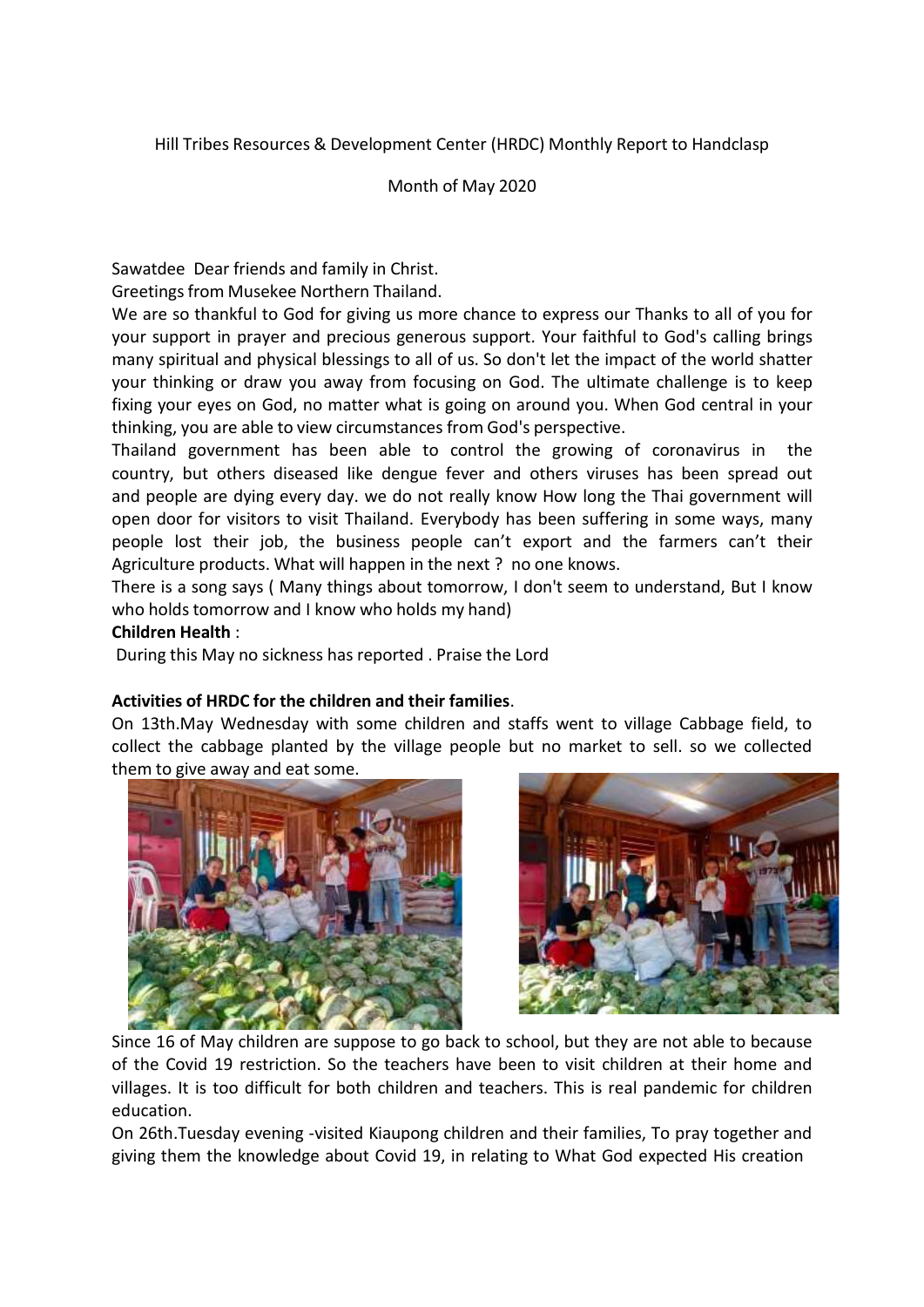(human being) to do on this earth. And also teaching them How to prevent themselves from coronavirus.





The next day Sawitree went to visit Maedet children and meet with them.

The rest of the surrounding village taken care by Wanakham.

Visiting others outside Musekee will slow down because we are still waiting more donation to come in. Pray that the Lord will continue to provide what is needed.

We are so thankful to all the people who support this special project - Covid 19 fight, so we are able give away some stuffs to help their family, They are so thankful for that.





Thankful to God that our laying chicken continue to give us eggs to eat. children enjoy eating them.